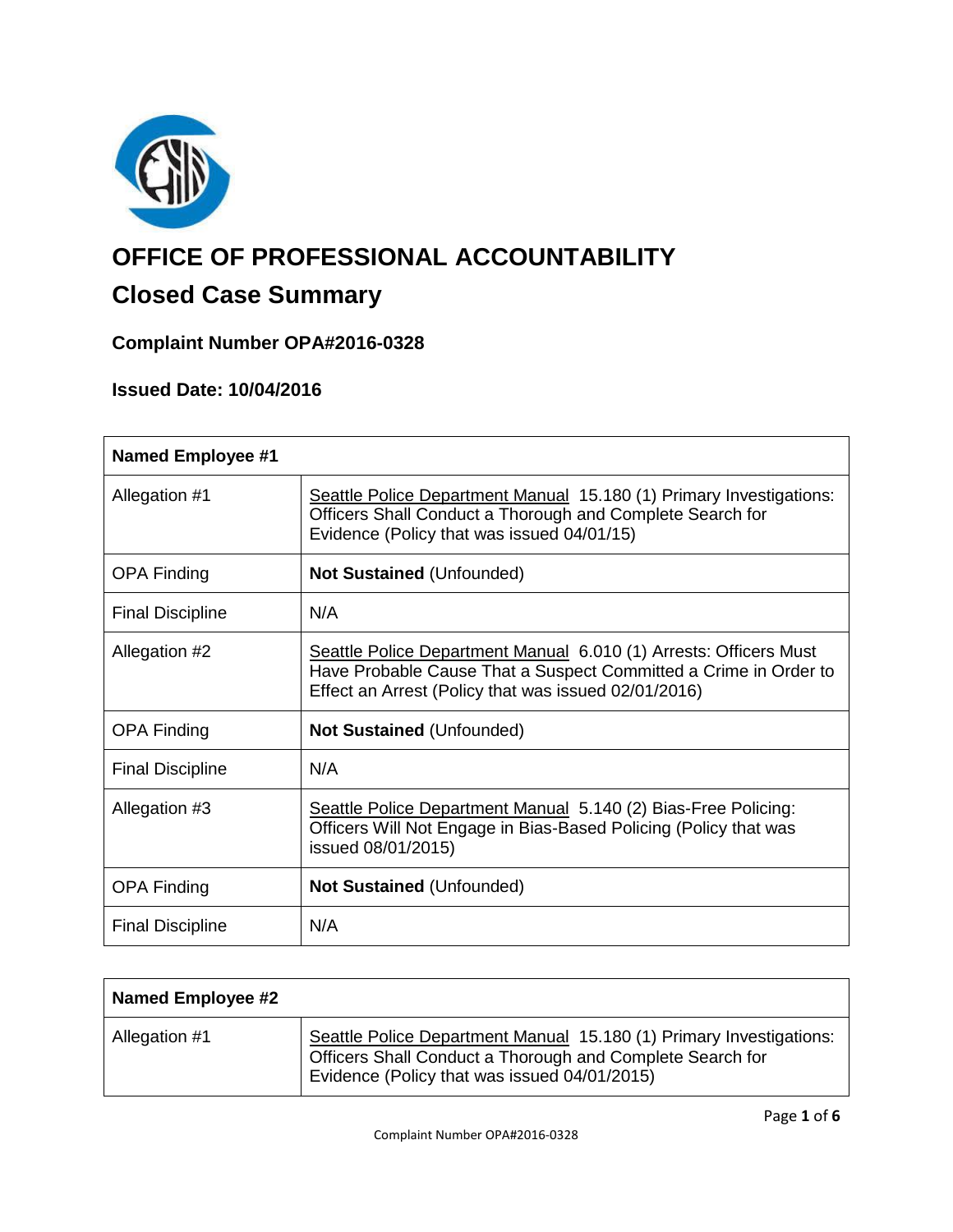| <b>OPA Finding</b>      | <b>Not Sustained (Lawful and Proper)</b>                                                                                                                                                      |
|-------------------------|-----------------------------------------------------------------------------------------------------------------------------------------------------------------------------------------------|
| <b>Final Discipline</b> | N/A                                                                                                                                                                                           |
| Allegation #2           | Seattle Police Department Manual 6.010 (1) Arrests: Officers Must<br>Have Probable Cause That a Suspect Committed a Crime in Order to<br>Effect an Arrest (Policy that was issued 02/01/2016) |
| <b>OPA Finding</b>      | <b>Not Sustained (Unfounded)</b>                                                                                                                                                              |
| <b>Final Discipline</b> | N/A                                                                                                                                                                                           |
| Allegation #3           | Seattle Police Department Manual 5.140 (2) Bias-Free Policing:<br>Officers Will Not Engage in Bias-Based Policing (Policy that was<br>issued 08/01/2015)                                      |
| <b>OPA Finding</b>      | Not Sustained (Unfounded)                                                                                                                                                                     |
| <b>Final Discipline</b> | N/A                                                                                                                                                                                           |

| <b>Named Employee #3</b> |                                                                                                                                                                                               |
|--------------------------|-----------------------------------------------------------------------------------------------------------------------------------------------------------------------------------------------|
| Allegation #1            | Seattle Police Department Manual 15.180 (1) Primary Investigations:<br>Officers Shall Conduct a Thorough and Complete Search for<br>Evidence (Policy that was issued 04/01/15)                |
| <b>OPA Finding</b>       | <b>Not Sustained (Unfounded)</b>                                                                                                                                                              |
| <b>Final Discipline</b>  | N/A                                                                                                                                                                                           |
| Allegation #2            | Seattle Police Department Manual 6.010 (1) Arrests: Officers Must<br>Have Probable Cause That a Suspect Committed a Crime in Order to<br>Effect an Arrest (Policy that was issued 02/01/2016) |
| <b>OPA Finding</b>       | <b>Not Sustained (Unfounded)</b>                                                                                                                                                              |
| <b>Final Discipline</b>  | N/A                                                                                                                                                                                           |
| Allegation #3            | Seattle Police Department Manual 5.140 (2) Bias-Free Policing:<br>Officers Will Not Engage in Bias-Based Policing (Policy that was<br>issued 08/01/2015)                                      |
| <b>OPA Finding</b>       | <b>Not Sustained (Unfounded)</b>                                                                                                                                                              |
| <b>Final Discipline</b>  | N/A                                                                                                                                                                                           |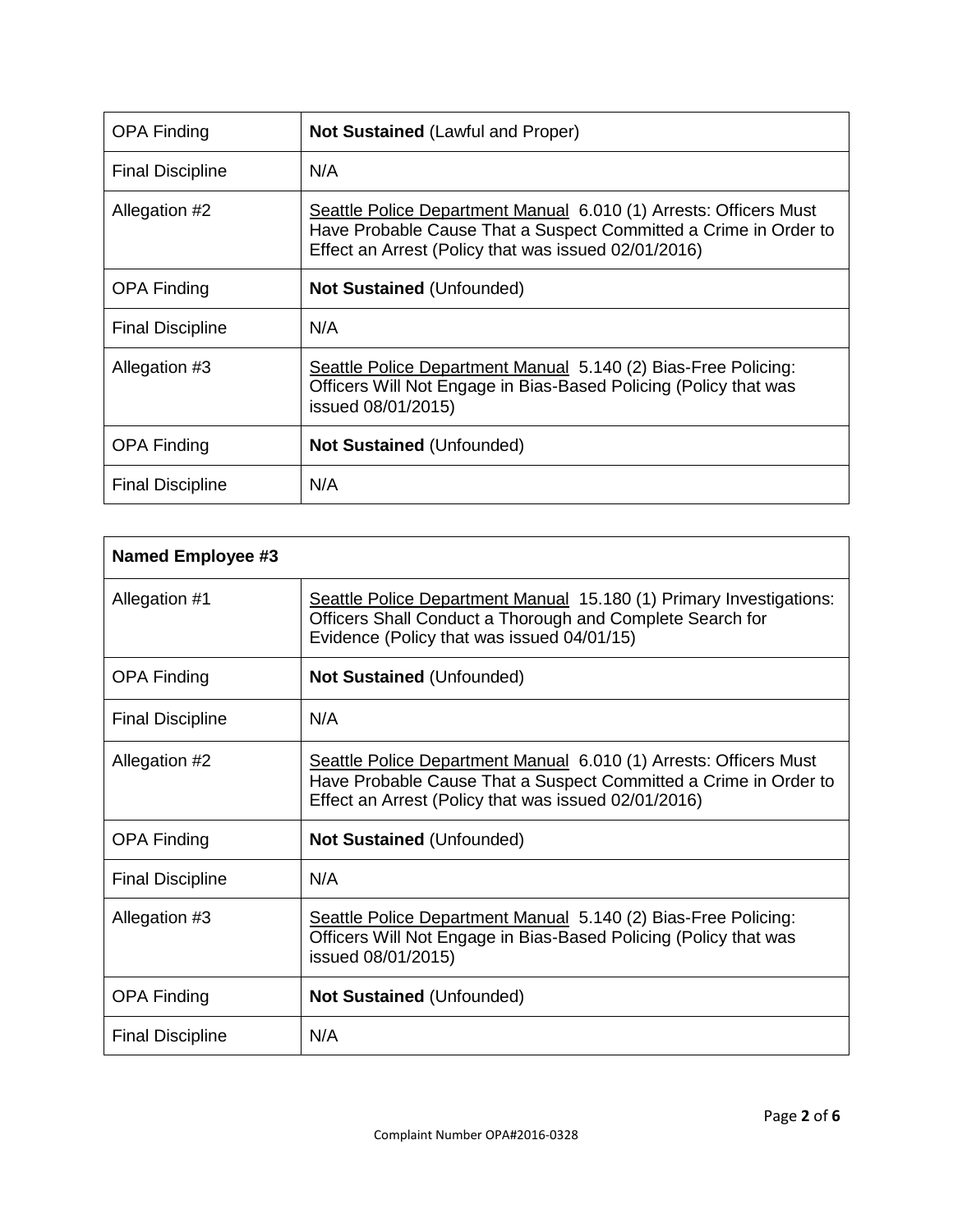| <b>Named Employee #4</b> |                                                                                                                                                                                               |
|--------------------------|-----------------------------------------------------------------------------------------------------------------------------------------------------------------------------------------------|
| Allegation #1            | Seattle Police Department Manual 15.180 (1) Primary Investigations:<br>Officers Shall Conduct a Thorough and Complete Search for<br>Evidence (Policy that was issued 04/01/15)                |
| <b>OPA Finding</b>       | <b>Not Sustained (Lawful and Proper)</b>                                                                                                                                                      |
| <b>Final Discipline</b>  | N/A                                                                                                                                                                                           |
| Allegation #2            | Seattle Police Department Manual 6.010 (1) Arrests: Officers Must<br>Have Probable Cause That a Suspect Committed a Crime in Order to<br>Effect an Arrest (Policy that was issued 02/01/2016) |
| <b>OPA Finding</b>       | <b>Not Sustained (Unfounded)</b>                                                                                                                                                              |
| <b>Final Discipline</b>  | N/A                                                                                                                                                                                           |
| Allegation #3            | Seattle Police Department Manual 5.140 (2) Bias-Free Policing:<br>Officers Will Not Engage in Bias-Based Policing (Policy that was<br>issued 08/01/2015)                                      |
| <b>OPA Finding</b>       | <b>Not Sustained (Unfounded)</b>                                                                                                                                                              |
| <b>Final Discipline</b>  | N/A                                                                                                                                                                                           |

#### **INCIDENT SYNOPSIS**

The Named Employees used a team tactic to secure the complainant and take him to a hospital for involuntary commitment.

#### **COMPLAINT**

The complainant called and alleged the Named Employees falsely arrested him, wouldn't listen to him, didn't properly investigate the crime and assumed he was guilty and they made "no effort" to get the accurate information.

#### **INVESTIGATION**

The OPA investigation included the following actions:

- 1. Interview of the complainant
- 2. Search for and review of all relevant records and other evidence
- 3. Review of In-Car Videos
- 4. Interviews of SPD employees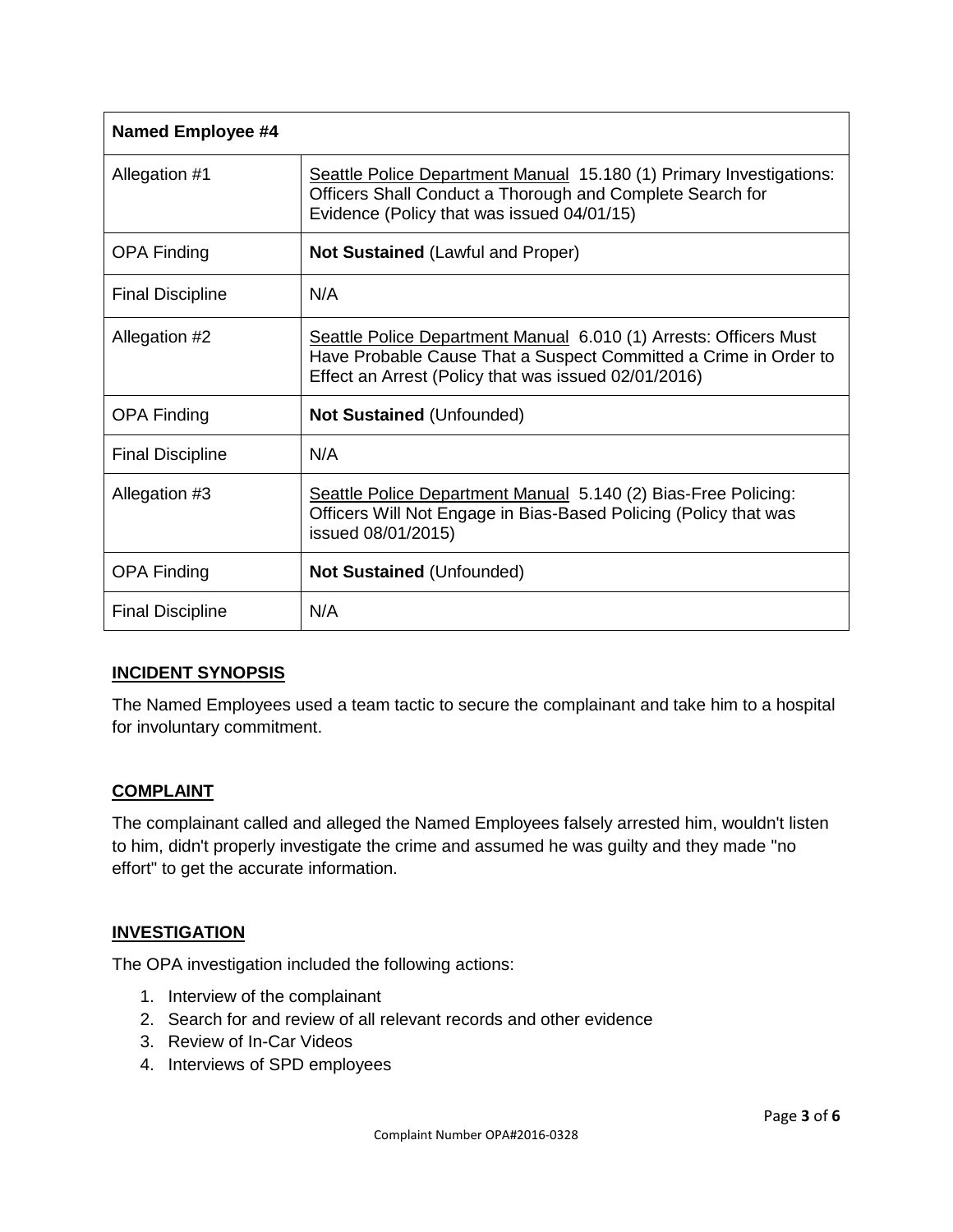#### **ANALYSIS AND CONCLUSION**

The complainant alleged Named Employees failed to verify that the security video recording at the location of the reported crime was consistent with what the security officers and the victim had reported to the officers. The preponderance of the evidence from this investigation shows that Named Employee #1 and Named Employee #3 had no role in the investigation of this reported crime and were not assigned any responsibility to search for or collect evidence. Named Employee #2 spent up to 45 minutes reviewing security video at the location of the incident in an effort to determine whether or not it confirmed the victim's claim the complainant had committed a crime. Named Employee #2 was unable to find video that either confirmed or refuted the victim's statement. In such cases, after due diligence at the scene and being unable to find the incident on security video, the task of conducting a more thorough and detailed review of the video would be handed over to detectives in a follow-up unit. Named Employee #2 took reasonable and appropriate steps to search for relevant evidence on the video recording. By asking Named Employee #2 to conduct a search of the security video, Named Employee #4 acted appropriately as the primary officer responsible for this investigation. It should also be noted that, notified the same day that a different person had been arrested at the same location for committing the same criminal act in front of a different victim and that security had located video of the earlier incident that eliminated the complainant as a suspect, Named Employee #4 immediately took steps to rectify the situation and ensure the complainant was cleared of any charges.

The complainant alleged the Named Employees lacked sufficient evidence to lawfully arrest him. The preponderance of the evidence from this investigation shows Named Employee #1 and Named Employee #3 had no role in the decision to arrest the complainant. Named Employee #2 communicated with Named Employee #4 regarding the inconclusive findings of the search of the security video, but it was Named Employee #4 who made the decision to arrest the complainant. The evidence Named Employee #4 had available to him at the time and following an adequate primary investigation and search for evidence was sufficient to form probable cause to believe the complainant had committed the reported crime. This evidence included statements the victim made to staff at the location immediately following the incident, statements made by the victim to Named Employee #4 during his interview of her and the general match between the victim's description of the perpetrator and the complainant.

The complainant alleged he was arrested as a result of racial bias on the part of the officers involved in his arrest. The preponderance of the evidence from this investigation found no evidence to support the allegation that the race of the complainant, the victim, the security guards or the officers played a role in the decision to detain and arrest the complainant. The victim personally pointed out the complainant to a security guard and said the complainant was the one who committed the crime. The victim made the same statement to Named Employee #4. In addition, the preponderance of the evidence shows Named Employee #1 had no role in the decision to arrest the complainant.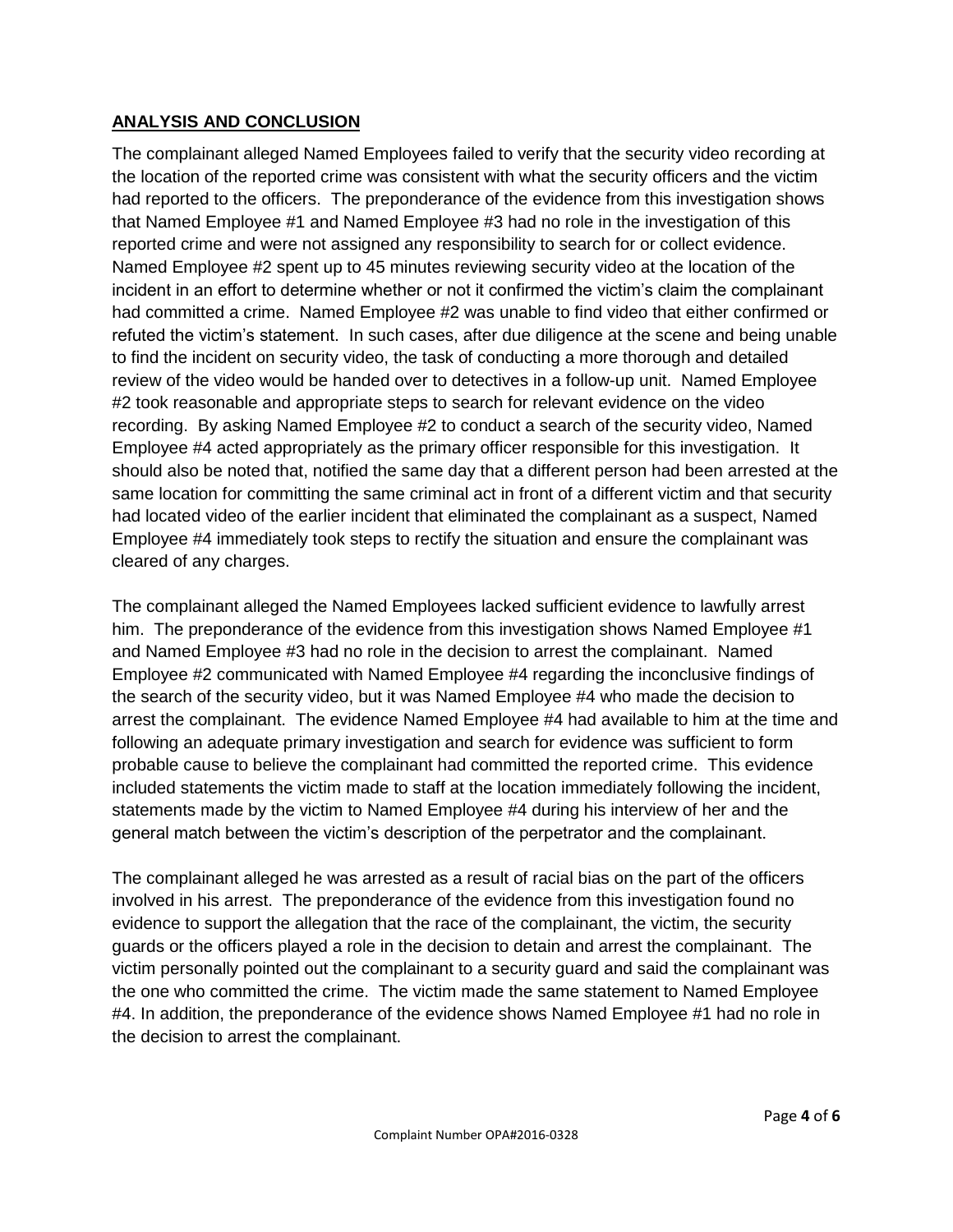#### **FINDINGS**

#### **Named Employee #1**

#### Allegation #1

The evidence showed that Named Employee #1 had no role in the investigation of this reported crime and was not assigned any responsibility to search for or collect evidence. Therefore a finding of **Not Sustained** (Unfounded) was issued for *Primary Investigations: Officers Shall Conduct a Thorough and Complete Search for Evidence*.

#### Allegation #2

The evidence showed that Named Employee #1 had no role in the decision to arrest the complainant. Therefore a finding of **Not Sustained** (Unfounded) was issued for *Arrests: Officers Must Have Probable Cause That a Suspect Committed a Crime in Order to Effect an Arrest*.

#### Allegation #3

The evidence showed that Named Employee #1 did not make the decision to arrest the complainant. Therefore a finding of **Not Sustained** (Unfounded) was issued for *Bias-Free Policing: Officers Will Not Engage in Bias-Based Policing*.

#### **Named Employee #2**

#### Allegation #1

The weight of the evidence showed that Named Employee #2 took reasonable and appropriate steps to search for relevant evidence on the video recording. Therefore a finding of **Not Sustained** (Lawful and Proper) was issued for *Primary Investigations: Officers Shall Conduct a Thorough and Complete Search for Evidence*.

#### Allegation #2

The evidence showed that Named Employee #2 did not make the arrest decision. Therefore a finding of **Not Sustained** (Unfounded) was issued for *Arrests: Officers Must Have Probable Cause That a Suspect Committed a Crime in Order to Effect an Arrest*.

#### Allegation #3

The evidence showed that Named Employee #2 did not make the decision to arrest the complainant. Therefore a finding of **Not Sustained** (Unfounded) was issued for *Bias-Free Policing: Officers Will Not Engage in Bias-Based Policing*.

#### **Named Employee #3**

#### Allegation #1

The evidence showed that Named Employee #3 had no role in the investigation of this reported crime and was not assigned any responsibility to search for or collect evidence. Therefore a finding of **Not Sustained** (Unfounded) was issued for *Primary Investigations: Officers Shall Conduct a Thorough and Complete Search for Evidence*.